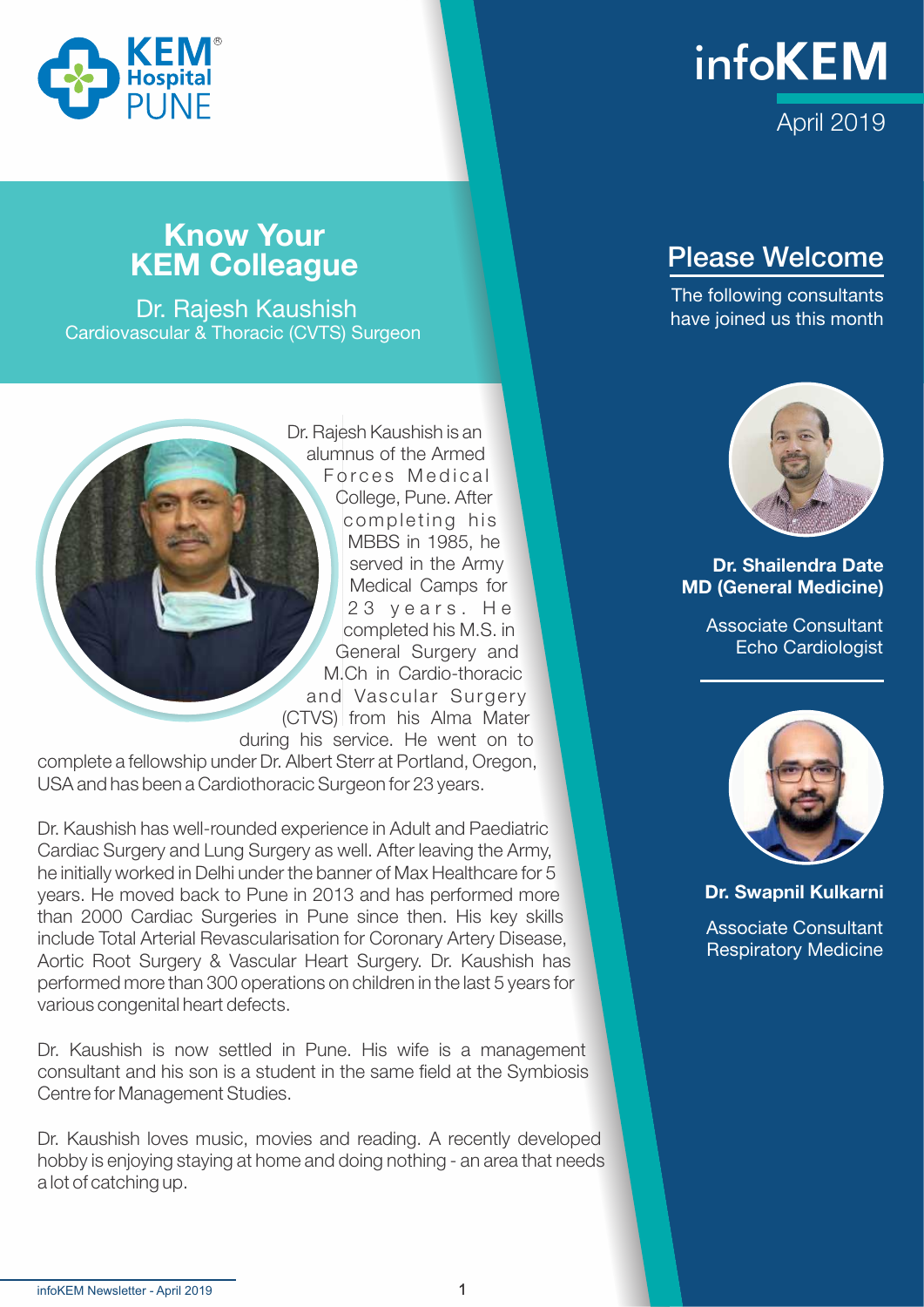### KEM Consultant Breakfast

On 28th March Thursday we started our day with some delicious breakfast and the company of a few of our dynamic Consultants. This was the first of its kind breakfast meet where we invited a small group of Consultants for an informal interaction to get to know each other better.

It was encouraging to see all our invitees walk in with happy faces they left even happier.

This platform facilitated a healthy interaction and information exchange between all those present. The highlight of the meet was the comprehensive presentation by our Maxillofacial surgeon Dr. Pushkar Gadre and our Paediatric Dentist Dr. Pratibha Kukreja Pandit on the services provided by their relevant specialties.

It was a pleasure to see the room buzzing with discussion. We intend to meet you all in groups every month and use this as an opportunity for you all to get to know each other and the wonderful work that you are all doing. We hope that this will help you all collaborate as a team and bring out the best that this institute has to offer. We would be more than happy to have you come up with suggestions and feedback about our new initiative towards building a stronger KEM.

Thank you for your enthusiastic support.









# **infoKEM**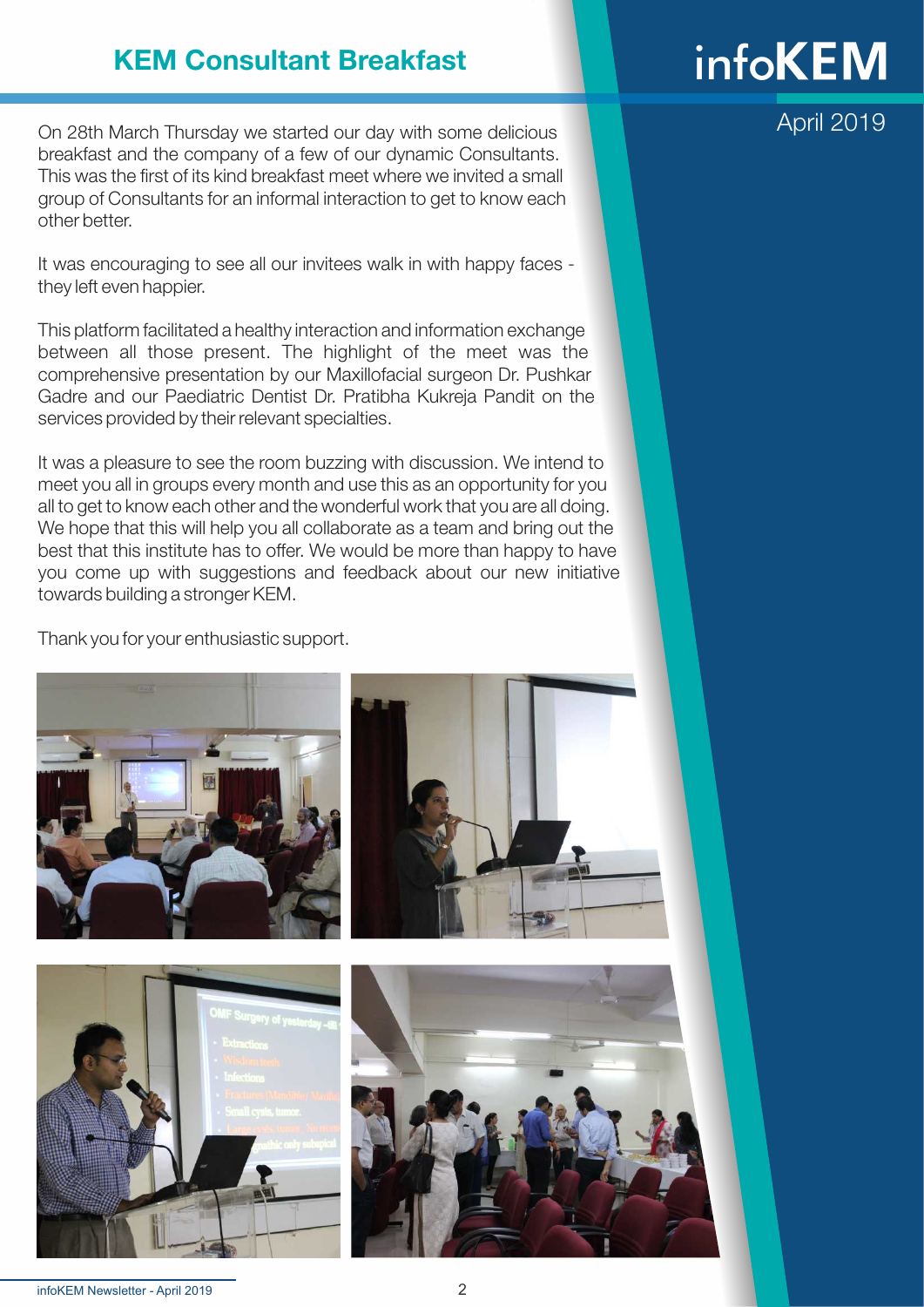#### Facial Nerve And Tympanosclerosis At The International Live Surgical Workshop, Bangalore

An international live surgical workshop was held in Bangalore from 8th March to 10th March, at the Verdant Indian Institute of Science, Bangalore. It was a live surgical workshop exclusively on Facial Nerve Disorders. Live surgeries were relayed via 3D technology using Zeiss microscopes. Various eminent international faculty discussed Imaging and Surgical approaches along with the surgery demonstrations. The conference was well attended by practicing otologists and residents alike. I was invited to chair the session with the live surgical demonstrations. The conference was followed by a banquet dinner which was a great opportunity to interact with faculty and colleagues. Glimpse of the meeting can be seen in the photographs.

Dr. Kantilal Desarda HOD - Department of ENT, KEM Hospital, Pune



Vijaya E.N.T Care Centre Bangalori

# **infoKEM**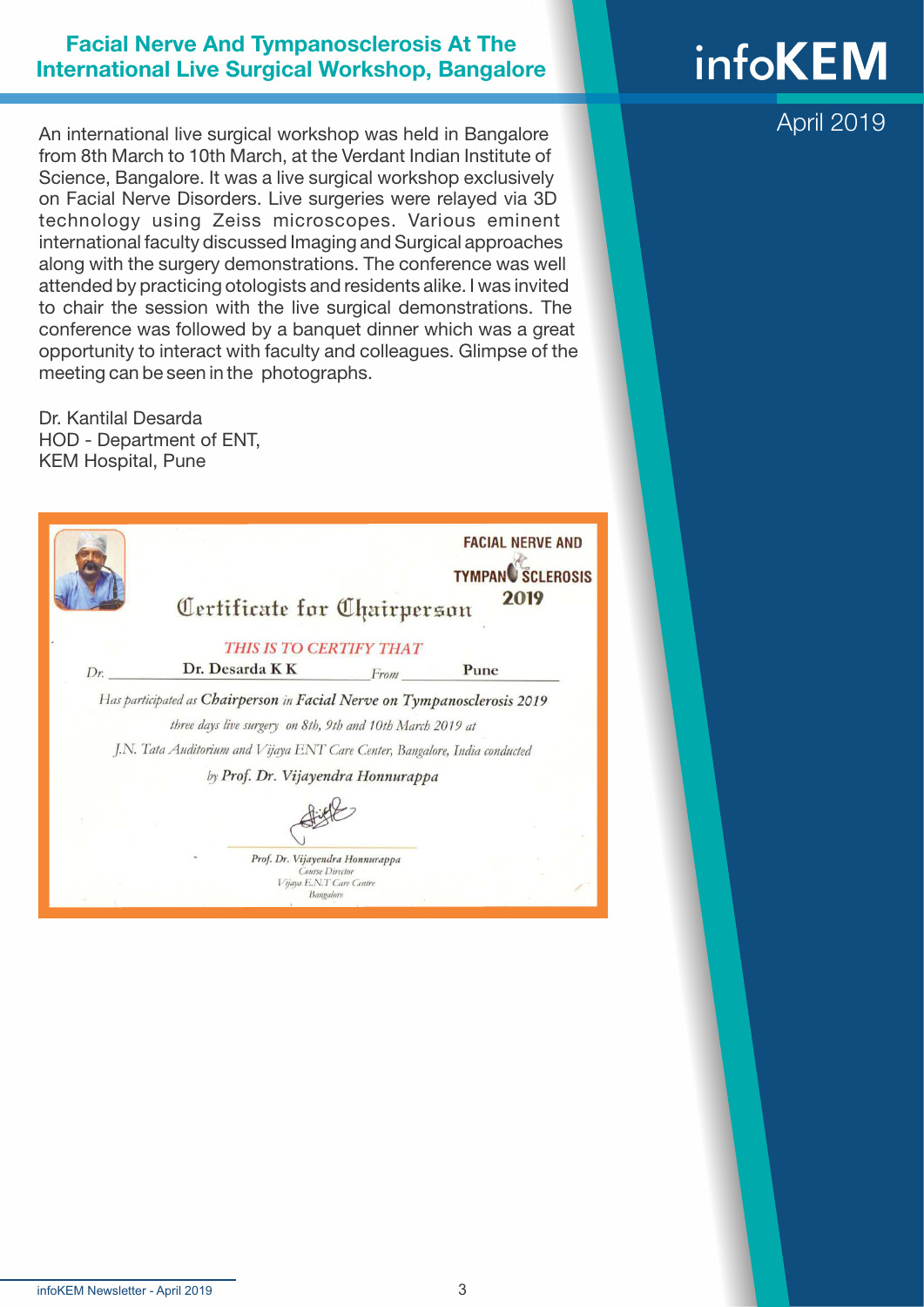#### A Workshop on Speech Therapy for Children with Autism Spectrum Disorder

TDH Rehabilitation and Morris Child Development Center, Department of Paediatrics, KEM Hospital conducted a workshop on 11th March 2019 in the Auditorium, TDH Building. The Speech Therapy Workshop for children with Autism Spectrum Disorder, was attended by the parents of children with ASD.

#### The topics that were covered:

- Speech Stimulation in Today's Digital World
- Critical Age Period and Speech-Language Development in Early Childhood
- Speech and Language Intervention in the Individual with ASD
- Recent Advances in Alternative and Augmentative Communication in Individuals with ASD

Mrs. Namita Joshi, Mrs. Sonakshi Rawal and Mrs. Ashwini Bibve, the Consultant Speech Language Pathologist, Big Ears, KEM Hospital were the speakers. Mrs. Richa Mulay, Medical Social Worker organised the workshop.

65 parents whose children were diagnosed and are continuing their treatment in TDH Centre benefitted from the workshop. The workshop was successful due to the active involvement of the parents. They were keen listeners and curious to know and understand more about ASD. They exchanged doubts and thoughts during the interactive session. Parents shared positive feedback and mentioned the importance and relevance of the topics discussed. They have requested to arrange more such workshops on various topics to create awareness.

# **infoKEM**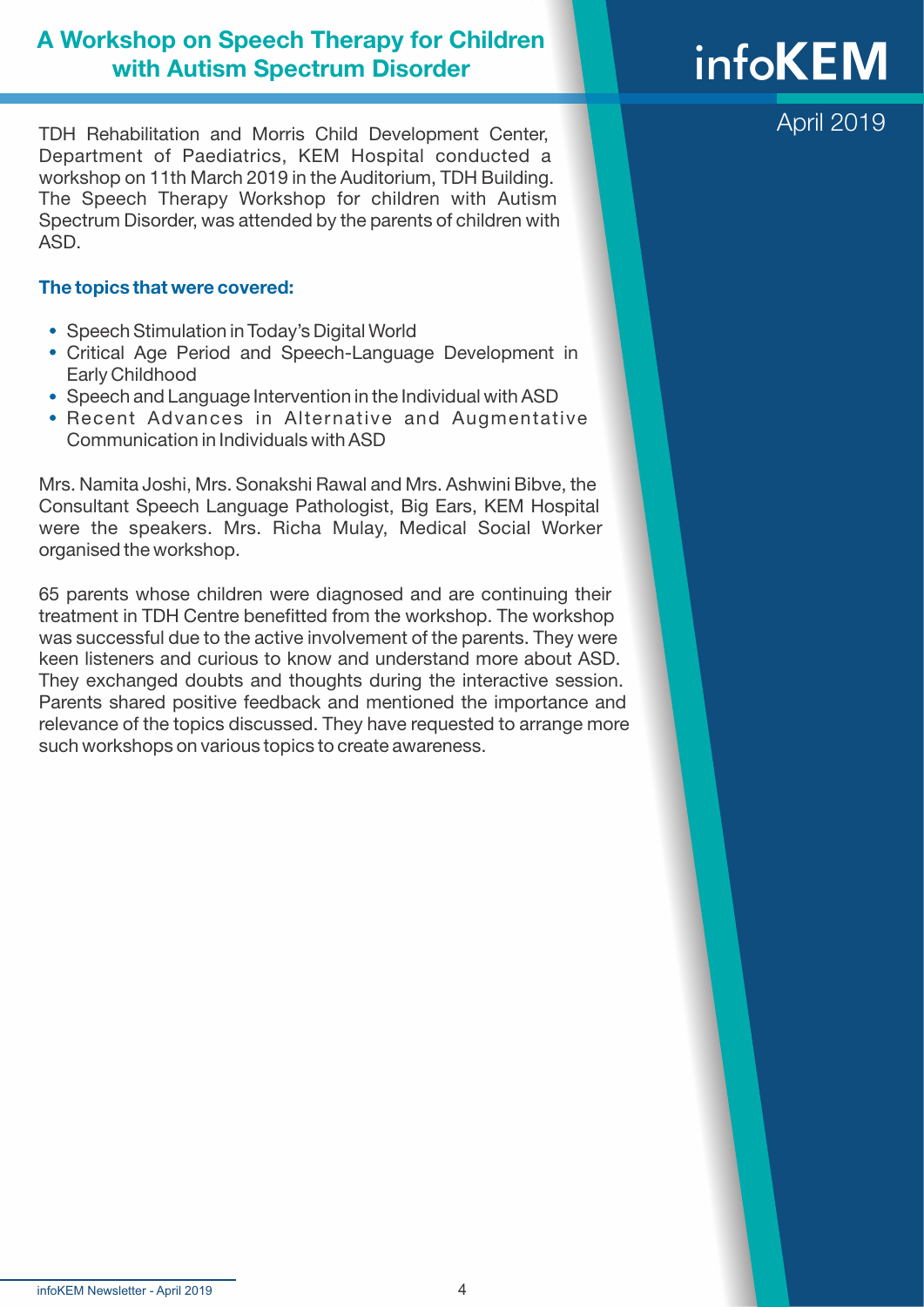### Kem Hospital Renal Unit 50<sup>th</sup> Anniversary Celebration Function

To mark its 50<sup>th</sup> Anniversary, the KEM Hospital Renal Unit hosted a function and dinner in the JW Marriott on 23 $^{\text{rd}}$  March 2019, specially to express its gratitude to all the persons and organisations who have supported it and stood by it over the years at all times. The guests included many past and present Donors, KEM Hospital & Renal Unit trained Alumni & Nephrologists, Friends of the Unit, Members of the Hospital Governing Council and Administrators past and present. About 150 invitees graced the function.

The programme showcased the journey of the Renal Unit from 1969 through an illustrated talk by Dr. F. F. Wadia, Director of the Renal Unit. This traced the early struggles and the important milestones in the development of the Unit until the present time.

Thereafter Dr. Jyoti Sharma, Cons. Paediatric Nephrologist, presented the noteworthy progress of the Paediatric Nephrology service since November 2013 through a PPT. The service plans to start a special Bladder Clinic for children with abnormal lower urinary tracts, supported by in-house urodynamic studies, with the collaboration of Paediatric Surgeons & Urologists. It should be noted that the Urodynamic service will be available for adult patients also.

Later, the demographics of the patient population, the financial assistance and funding for needy patients to tide over costs, and the use of the Renal Fund to extend maximum care and safety to patients was showcased through another presentation by Rohini Sahasrabudhe, Patient Counselor and Dialysis & Transplant Co-ordinator.

Before closing, Dr. Wadia briefly commented on the Renal Unit's further plans for the immediate future. In particular he emphasised the need to expand the scope of preventive nephrology – where small early interventions can make big differences to the course of Chronic Kidney Disease



## **infoKEM**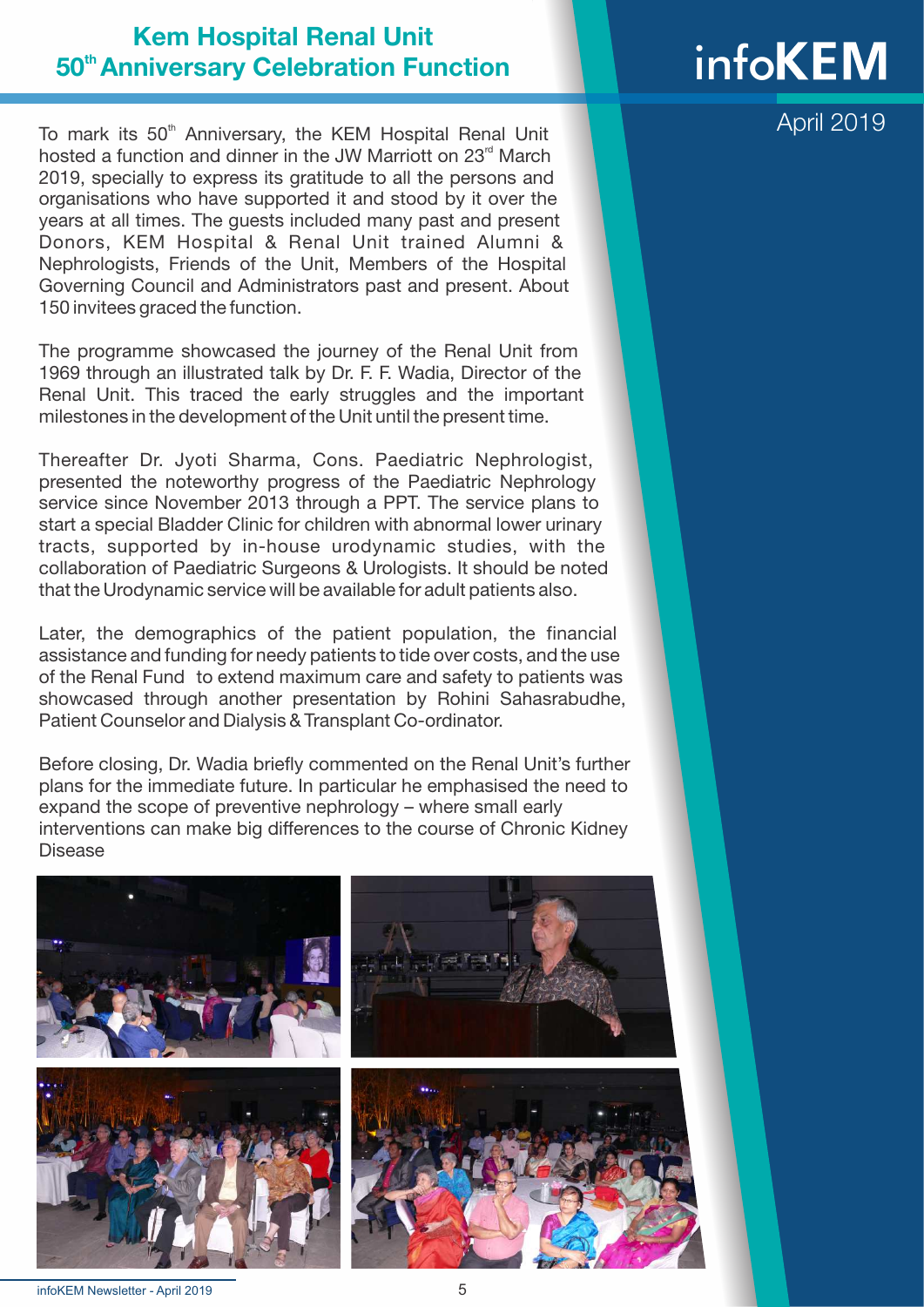#### Workshop on Children Suffering from Attention Deficit Hyperactivity Disorder

The Department of Paediatric Research and Morris Rehabilitation Center, KEM Hospital organised a workshop for Children suffering from Attention Deficit Hyperactivity Disorder - ADHD. A total of seventeen children with ADHD participated in the workshop.

An introductory yoga session was held on the 19th January 2019 followed by 5 consecutive therapeutic yoga sessions every Sunday. The workshop was organised by Dr. Sudha Chaudhri, a Consultant Paediatrician and Dr. Sana Khan. Mrs. Sadhana, a well-experienced yoga teacher conducted the yoga session. Different yoga postures and meditation techniques were incorporated to improve the concentration and to reduce the impulsiveness of ADHD patients. The initiative was appreciated and applauded by the parents who attended.





# **infoKEM**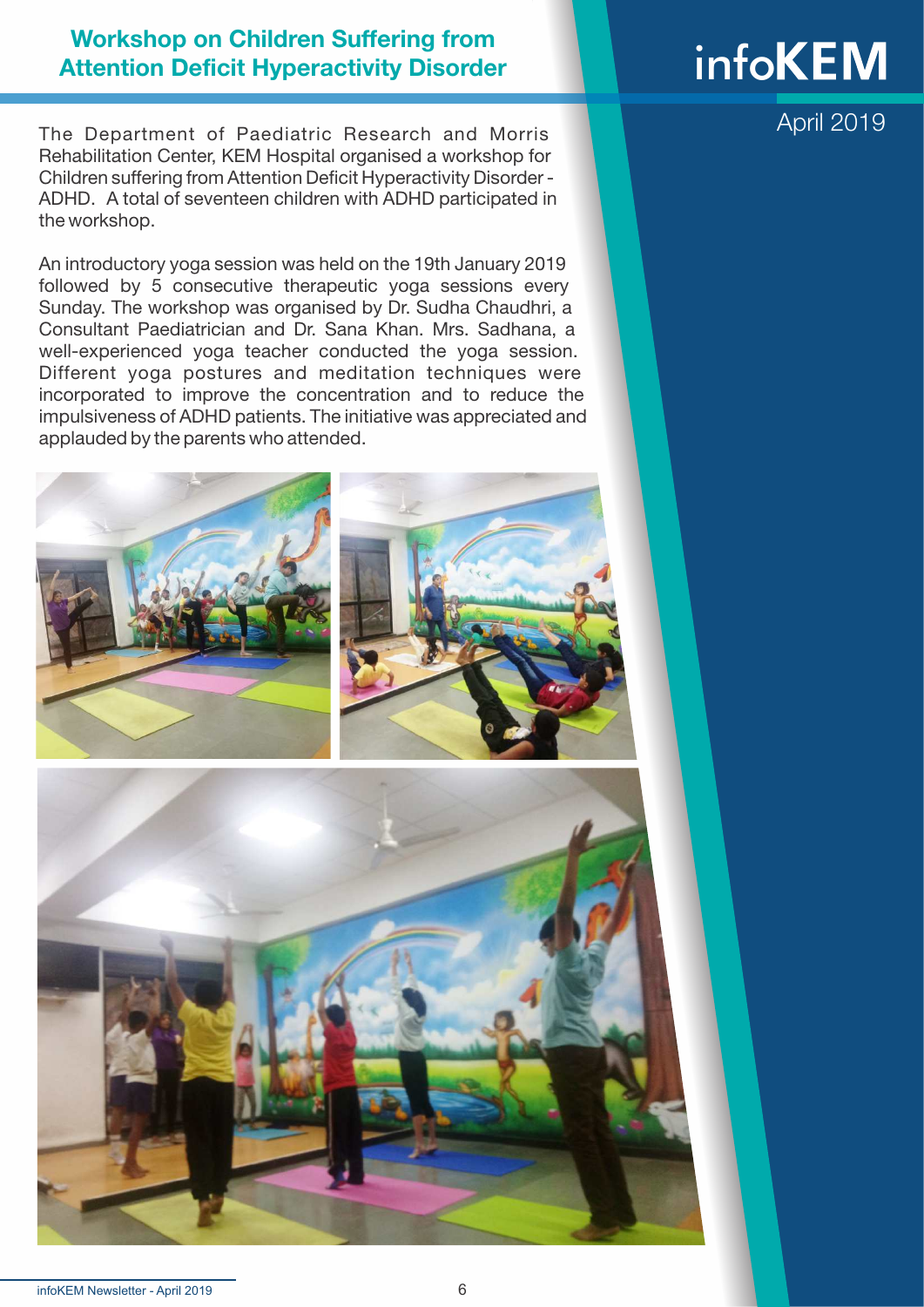#### **Epilepsy Awareness Day (Purple Day) March 26, 2019**

Every year, March 26, is celebrated as Epilepsy Awareness Day. In India, we have 3-5% of the population, which is living with epilepsy disorder. Epilepsy still has social stigma and it still affects a person's personal and professional life. People are still afraid to discuss it openly, even with their families. Epilepsy is one of the medical conditions which is chronic and requires continuous monitoring.

The slogan for the day was, "Yes! I can live normal with Epilepsy". Talking about the occasion of a Purple Day, Dr. Abhijeet Botre - Consultant, Paediatric Neurology and Epilepsy and Dr. Dhairyasheel Saste - Consultant, Neurology, and the management of KEM took the opportunity to spread awareness about the same. It was well attended by patients, parents, KEM staff and medical professionals.

Dr. Saste started his speech with the brief introduction about epilepsy, its etiology and various clinical presentations and highlighted the need of timely follow ups for medication and care during an ongoing treatment. He also touched upon the essential and sensitive topics like pregnancy, lactation and old age with epilepsy. Dr. Botre briefed about the Childhood Epilepsy and its management. He also discussed about the association with epilepsy like Intellectual Disability, Developmental Concerns and Scholastic Issues. He gave an illustrative video presentation about the few of the types of epilepsy. He also addressed the parents and family, for timely diagnosis in ongoing treatment for a better outcome.



### **infoKEM**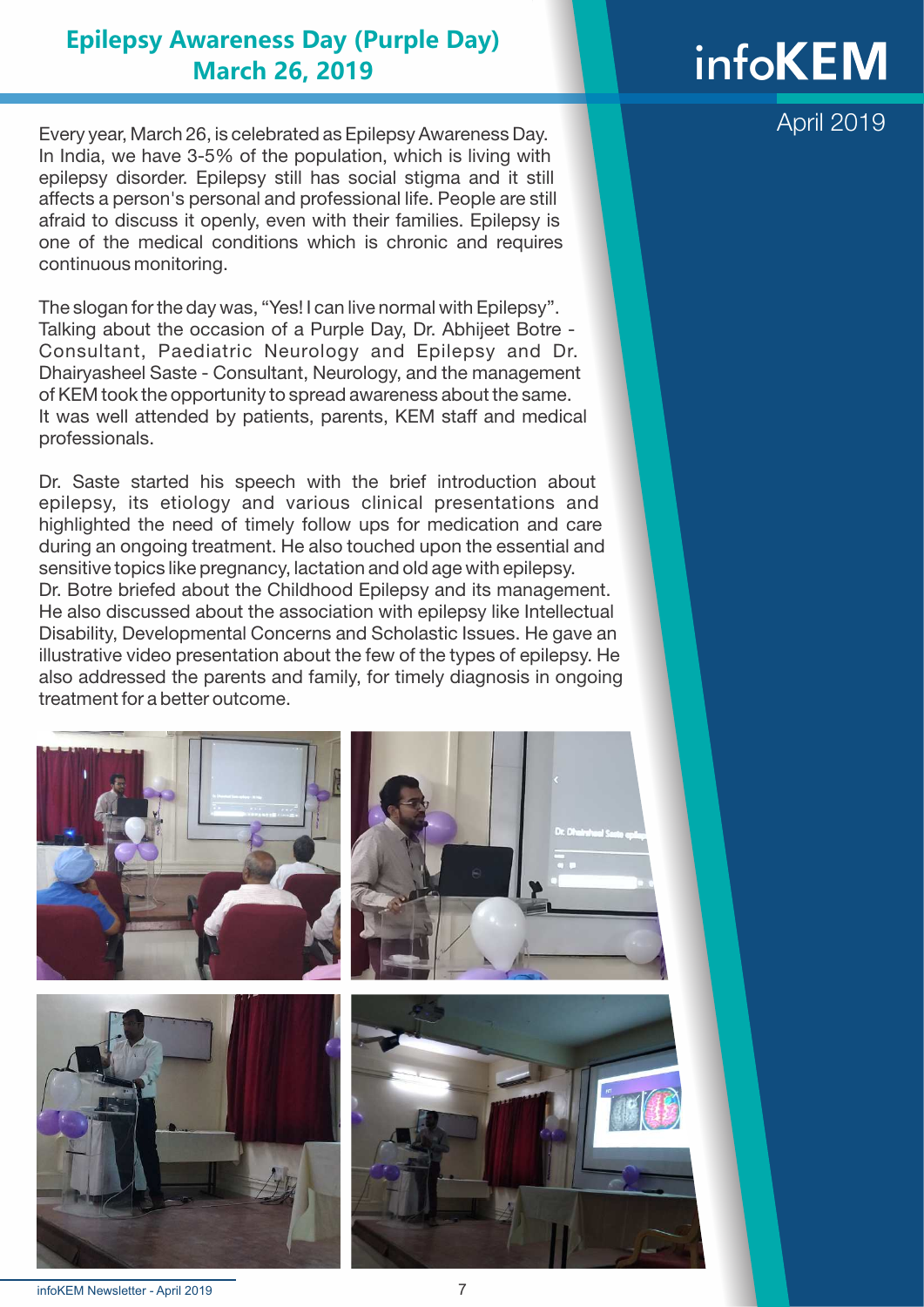The first aid and do's & don'ts of epilepsy were discussed in detail. Both the speakers emphasised early diagnosis, wisely advised investigation and treatment in the form of medication as well as adherence to the medication and counselling of the patient and their family.

During the question-answer session, the audience was active and connected with the faculties to know about their routine and important problem areas like profession, marital life and society interaction.

Few patients and their families joined voluntarily to narrate their hurdles and successful journey while managing their epilepsy.

Dr. Madhur Rao (Dy. Medical Administrator), concluded the session by sharing his valuable inputs about epilepsy.











### April 2019 **infoKEM**